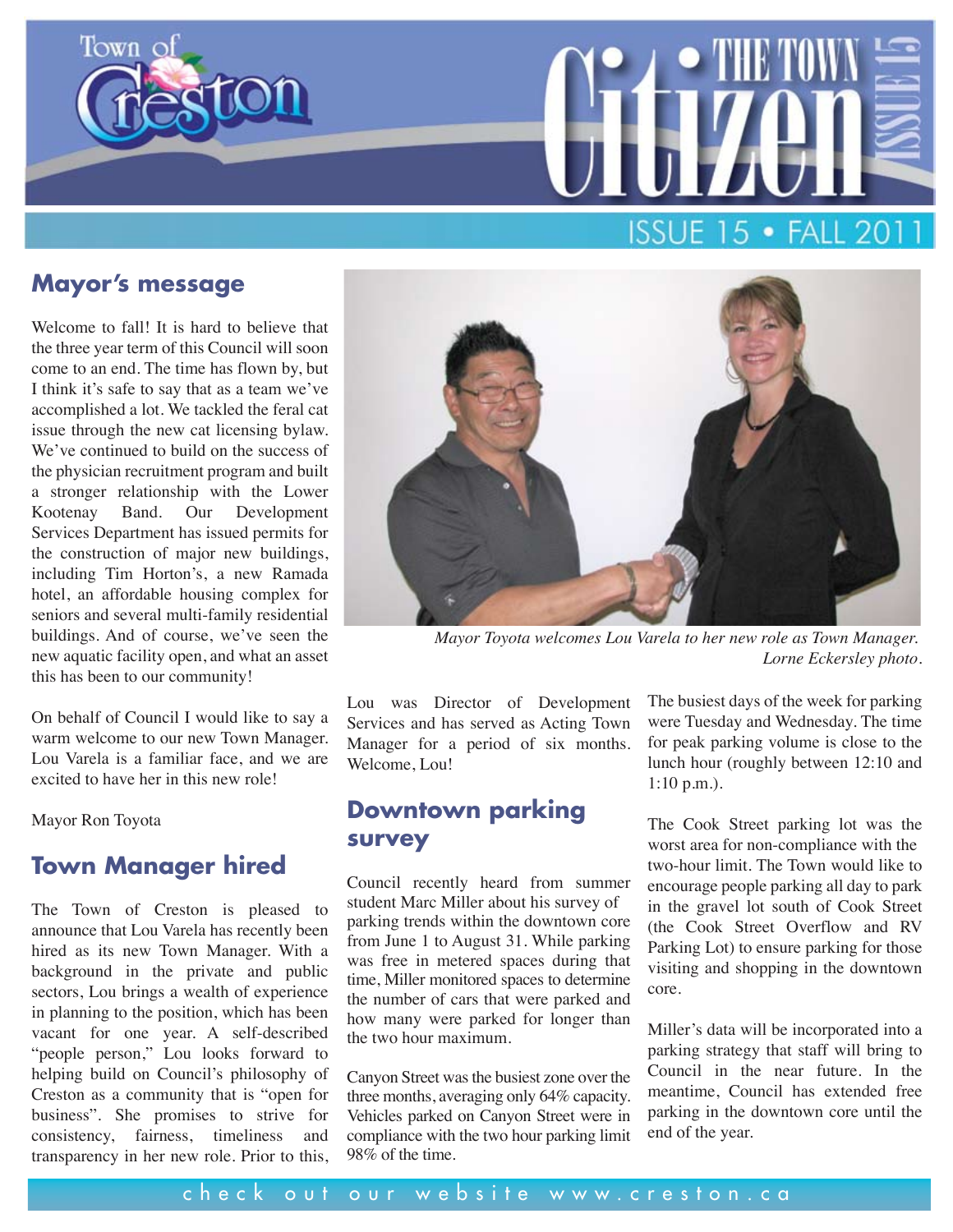# PAGE

# **Green Zone**

## **Water ambassador program**

Do you know what the Town's watering restrictions dictate about water use? If you answered "no," you're not alone. But after the Town and RDCK employed a Water Smart Ambassador over the summer, more residents now have a better idea of how much water they should be using on their lawns and gardens.

The Water Smart Program, funded in part by Columbia Basin Trust, was led by "ambassador" Brittny Anderson, who spent much of her summer educating residents about residential water use and

water quality issues. She also conducted 44 free residential irrigation assessments and eight agricultural irrigation assessments, as well as numerous assessments of town parks, community buildings and outdoor irrigation systems at public facilities.

According to Brittny's final report, more than 50 sprinklers in the Town's parks were found to be broken, leaking, misaligned or with poor pressure. Of these, 13 were replaced, two were removed and a further 20 or more were marked to be fixed. The pressure and alignment were fixed on another 15 sprinklers.

Moreover, she noted that most residential turf, including that in Town parks, could reduce water requirements if the soil was improved. This could be accomplished through adding topsoil and compost in the spring and fall and drought resistant seeds in the spring. "People with the best soils water the least and have the greenest lawns," says her report.



*Water Ambassador Brittny Anderson tests the lawn at Town Hall. Photo by Brian Lawrence.*

## **Solid waste removal**

Reduce! Reuse! Recycle! Ka-ching! Every kilogram of waste we are able to divert from the landfill not only makes the world a better place but also reduces the cost of solid waste removal. In an effort to keep this cost to a minimum, we are asking residents to limit the amount of waste they put out for pickup.

To assist in this initiative, the local waste disposal contractor will be tagging bags as "refused for pickup" for the following reasons:

- Over the limit of two bags per residence
- Over weight (50 lbs/23 kg max.)

• Found to contain compostable or recyclable materials or other nonwaste material.

Garbage tags are available for purchase at Town Hall at a cost of two dollars each. We will be investigating the feasibility of curbside pickup for recyclables later in the year.

# **Get unplugged!**

As of October 1, 2011, Creston residents will be able to recycle their used or broken small appliances, through a new and unique program called Unplugged, the Small Appliance Recycling Program.

Province-wide, Unplugged will divert approximately two million small appliances previously destined for the landfill, helping to reduce pollution, save energy, and protect the environment.

Introduced by the Canadian Electrical Stewardship Association (CESA), Unplugged is the first small appliance recycling program of its kind in Canada and the only government-approved small appliance recycling program in B.C. The program will accept more than 120 small appliances for recycling, ranging from toasters and electric toothbrushes to countertop microwaves and vacuum cleaners.

The Creston drop-off location is New Life Furniture, located at 112 - 116 Northwest Boulevard. For more information on the program, please visit www.unpluggedrecycling.ca .



**Let's be water wise!** We can all make wiser water choices.

**Brought to you by The Town of Creston** in partnership with Columbia Basin Trust's Water Smart Initiative **For more info: www.cbt.org/watersmart**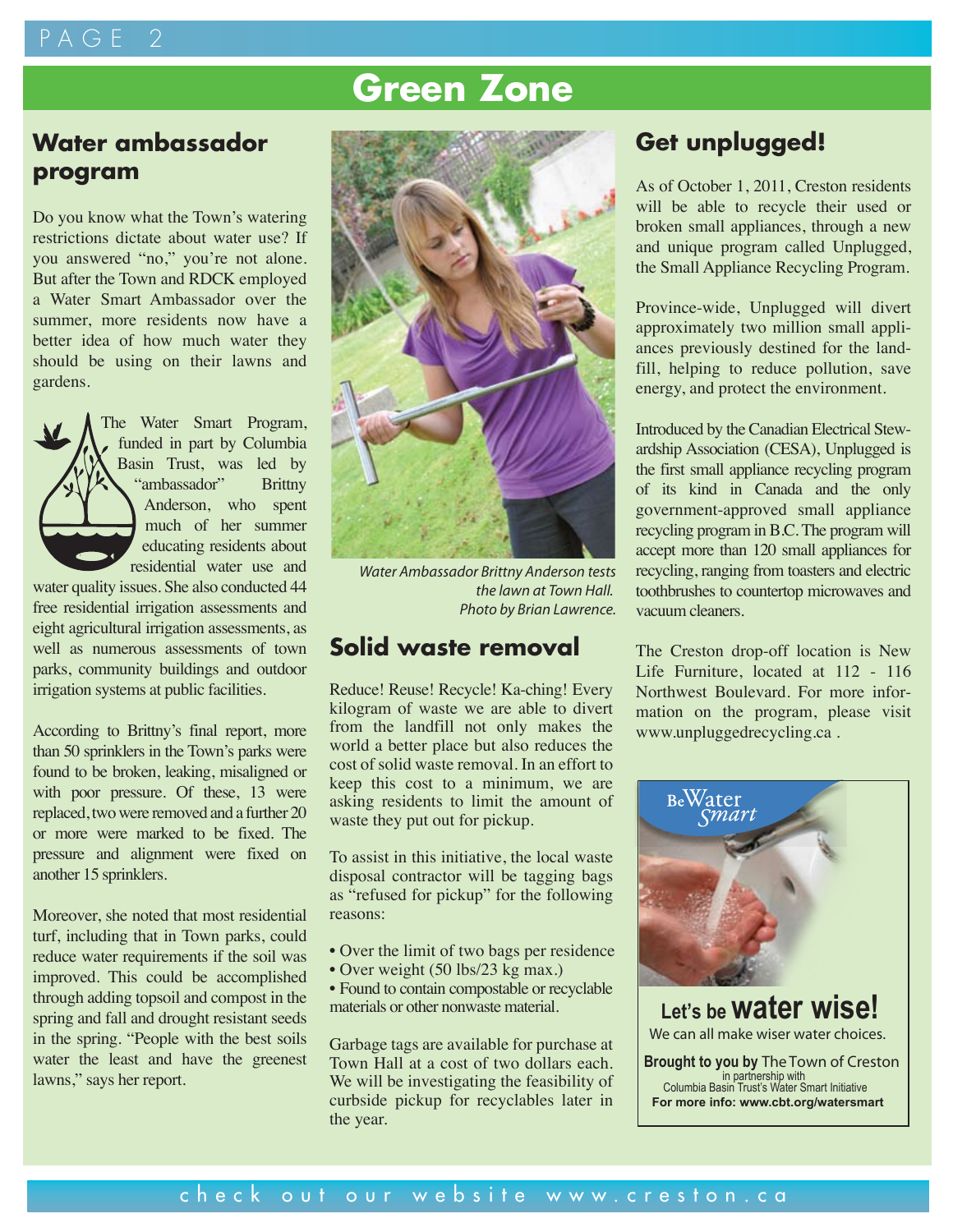# **Municipal Election**

#### **Voter registration**

Municipal Election Day is Saturday, November 19, 2011. Are you eligible to vote for Mayor, Councillors and School Trustees? Is your name on the current list of electors?

If you are not sure, you can find out by visiting Town Hall, or by calling 250-428-2214, ext. 233 or 226. The office is open from 8:30 a.m. to 4:30 p.m., Monday to Friday (excluding holidays).

Advance registrations will be accepted at Town Hall until September 27, 2011. With the exception of registration on voting days, elector registrations will not be accepted from September 28 to November 19, 2011.

Please be advised that registrations will be taken on Advance Voting Days, November 2nd and 9th, as well as on General Voting Day, November 19th.

#### **Voter eligibility**

You are eligible to vote in the municipal election if you are:

- age 18 or older
- a Canadian citizen
- a resident of British Columbia for at least six months immediately before the date of registration
- a resident of the Town of Creston for at least 30 days immediately before the date of registration
- not disqualified by any enactment from voting in an election or otherwise disqualified by law.



## **Nominations**

Thinking about running for Council? Nominations for the offices of Mayor, Councillor and School Trustee will be received by the Chief Election Officer at Town Hall from October 4 to 14, 2011. Nomination documents are available at Town Hall.

#### **News about town**

#### **Improvements to Erickson Road**

The Ministry of Transportation and Infrastructure (MoTI) and the Town of Creston have been collaborating closely to assess the work that needs to be done to improve Erickson Road.

There are a few challenges involved, including:

- Governance: The boundary between the RDCK and the Town lies roughly in the centre of Erickson Road.
- Road Condition Assessment: The road needs to be structurally assessed to determine the required type of upgrades necessary. MoTI has already completed assessments on the structure as part of their preliminary planning.
- Services: Before any upgrades can be completed, existing services within the road right-of-way of both jurisdictions need to be assessed and replaced if required. New proposed services need to be assessed for placement within the right-of-way.

This road is a priority for both the Town and the Ministry. We'll keep you informed of further updates as the project progresses.

## **Pine Street Intersection**

The Ministry of Transportation and Infrastructure (MoTI) and the Town of Creston are currently in the planning and design stages for a proposed realignment for the Railway and Pine Street intersection.

The intent of this collaborative effort is to look at improving the safety and mobility of the Pine/Railway intersection by realigning the intersection legs to 90 degree angles.

Tentative dates for this project are as follows:

March 2012 - Design 75% complete; December 2013 - Construction complete.

# **Fire Training Centre**

Work on the Creston Valley Fire Training Centre is moving ahead as scheduled. The ground has been filled and levelled, and Canyon Lister Fire Department has obtained a mobile home for victim search training which is now located on the training ground.



*The ground has been levelled at the new fire training centre.*